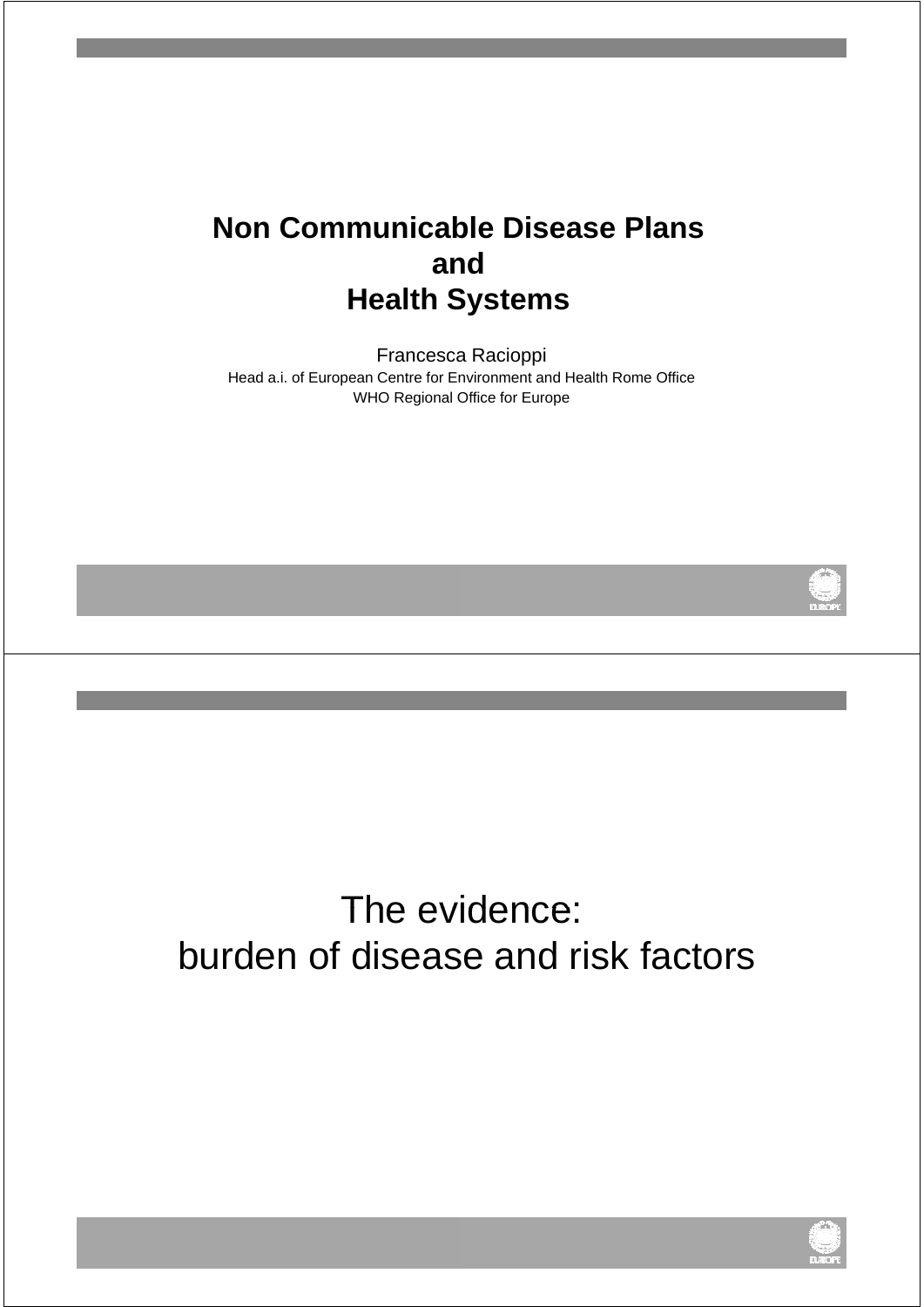## Main killers in the WHO European Region



### CVDs mortality rates between countries may differ by up to 10 times

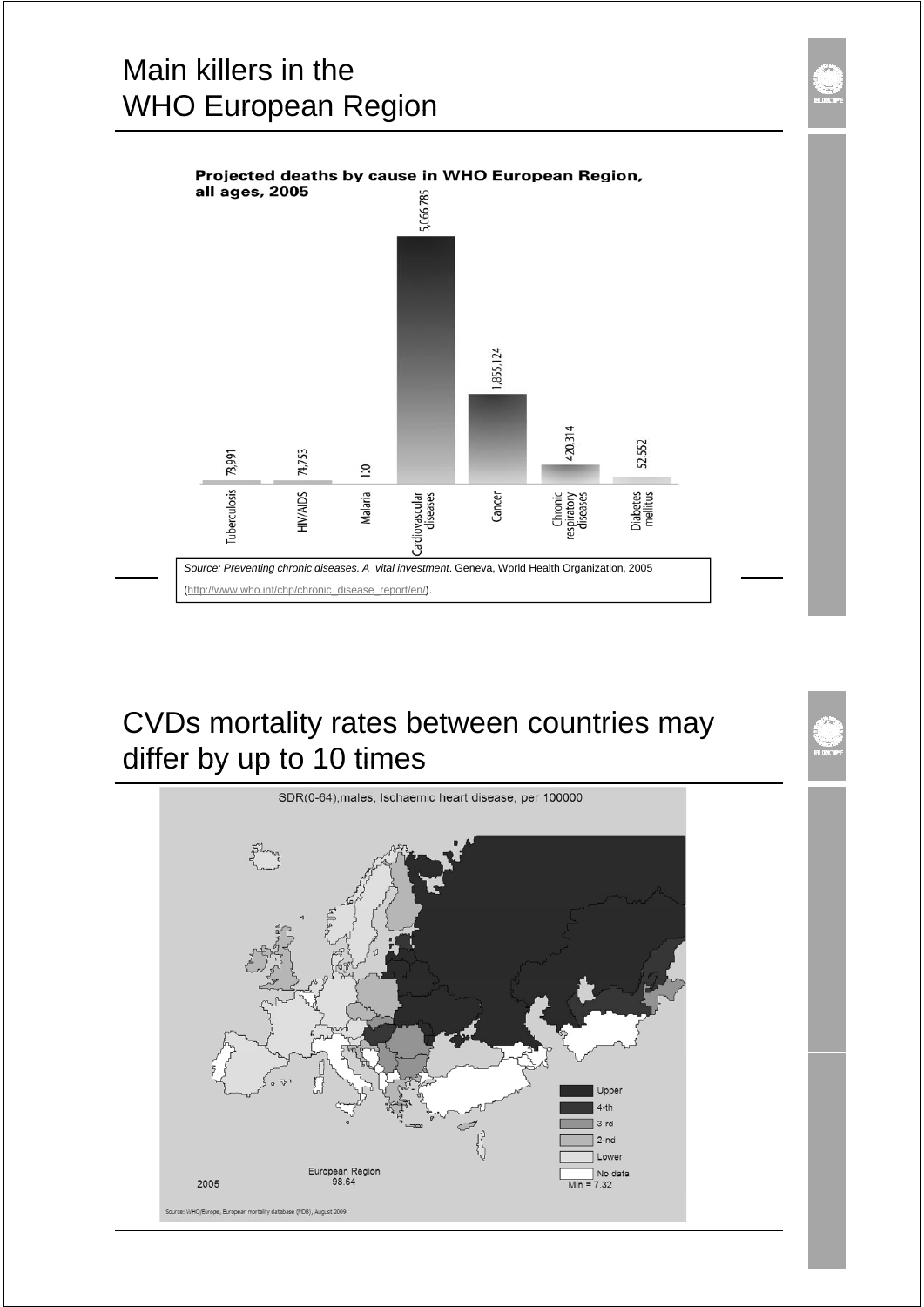# The gap has increased: the financial crisis might make recovery more difficult



#### The main causes are known



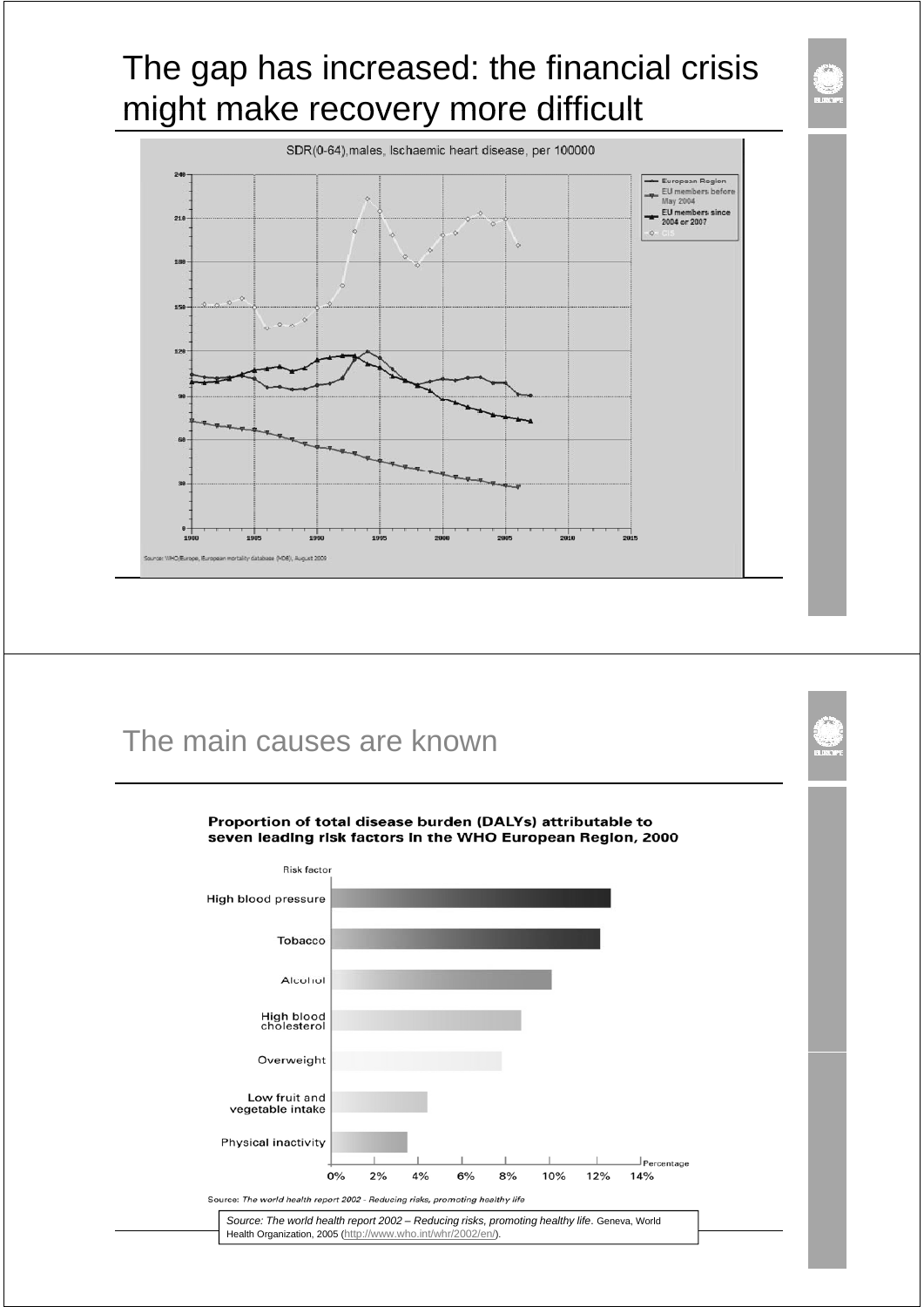### Average alcohol consumption in Europe: twice the world average



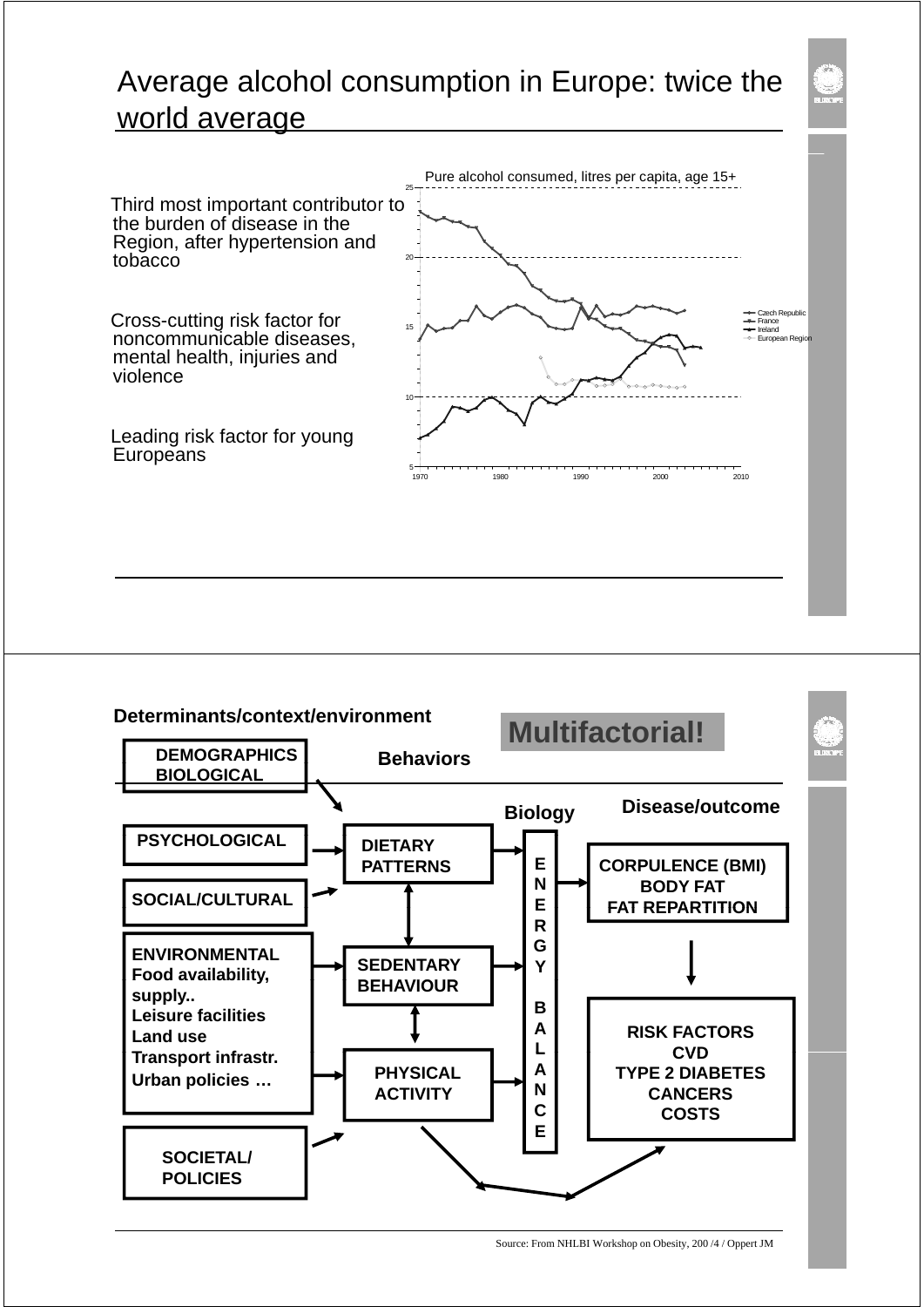- **Place and maintain** prevention and control of noncommunicable diseases, harmful alcohol consumption, tobacco, diet and physical activity high on the political and social agenda
- Develop **partnerships across sectors** and **integrated approaches**
	- tackling obesity and unhealthy lifestyles
	- implementing the Framework Convention on Tobacco Control
	- understanding and acting upon the social determinants of health
	- addressing health inequalities and the needs of vulnerable groups
	- creating environment supportive to **healthy living**
- Develop **scientific evidence and effective interventions** to support priority setting and implementation
- Strengthen **health systems capacity** towards improved prevention and control;



# **Policies and approaches for health systems at the Regional level**

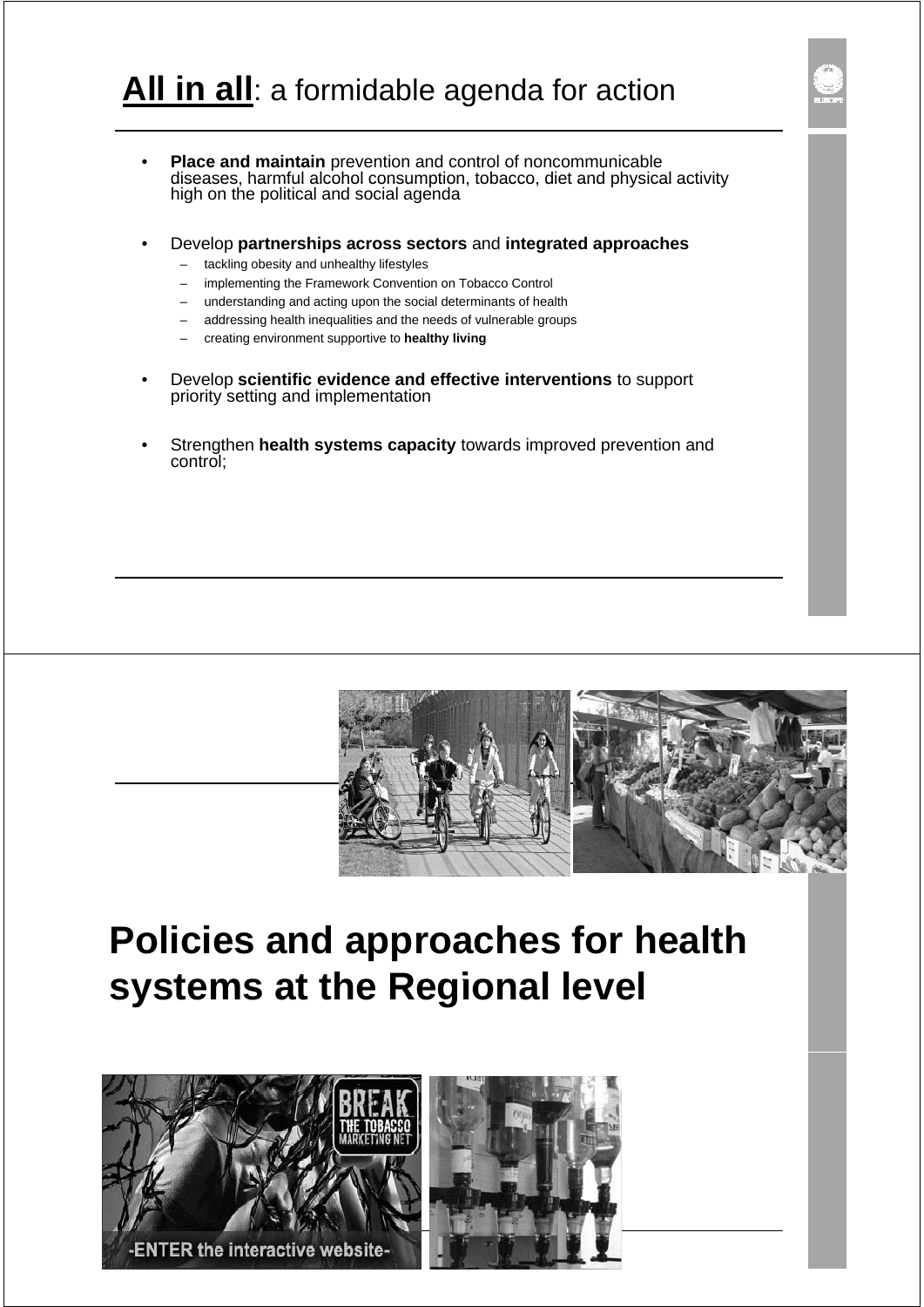- Values: Solidarity, Equity, Participation
- Political leadership and commitment;
- Development of national policies, strategies and plans;
- Forging of alliances for advocacy and action;
- Networking and capacity building;
- Provision of evidence and tools:
- Research:
- Exchange of information and good practices;
- Surveillance and monitoring systems;
- Development of partnerships for multisectoral action;
- Evaluation;
- Resource mobilization.

## Strategic Directions: Stronger health systems



#### **The Tallin Charter: health systems for health and wealth (2008)**

- Delivering health services to individuals and population
	- Screening and treatment for NCDs
	- Financing the system
		- Strike the balance between health care, diseases prevention and health promotion;
- **Creation of resources** 
	- Investment in the health workforce, generation of knowledge;
- **Stewardship** 
	- Promote inclusion of health considerations in all policies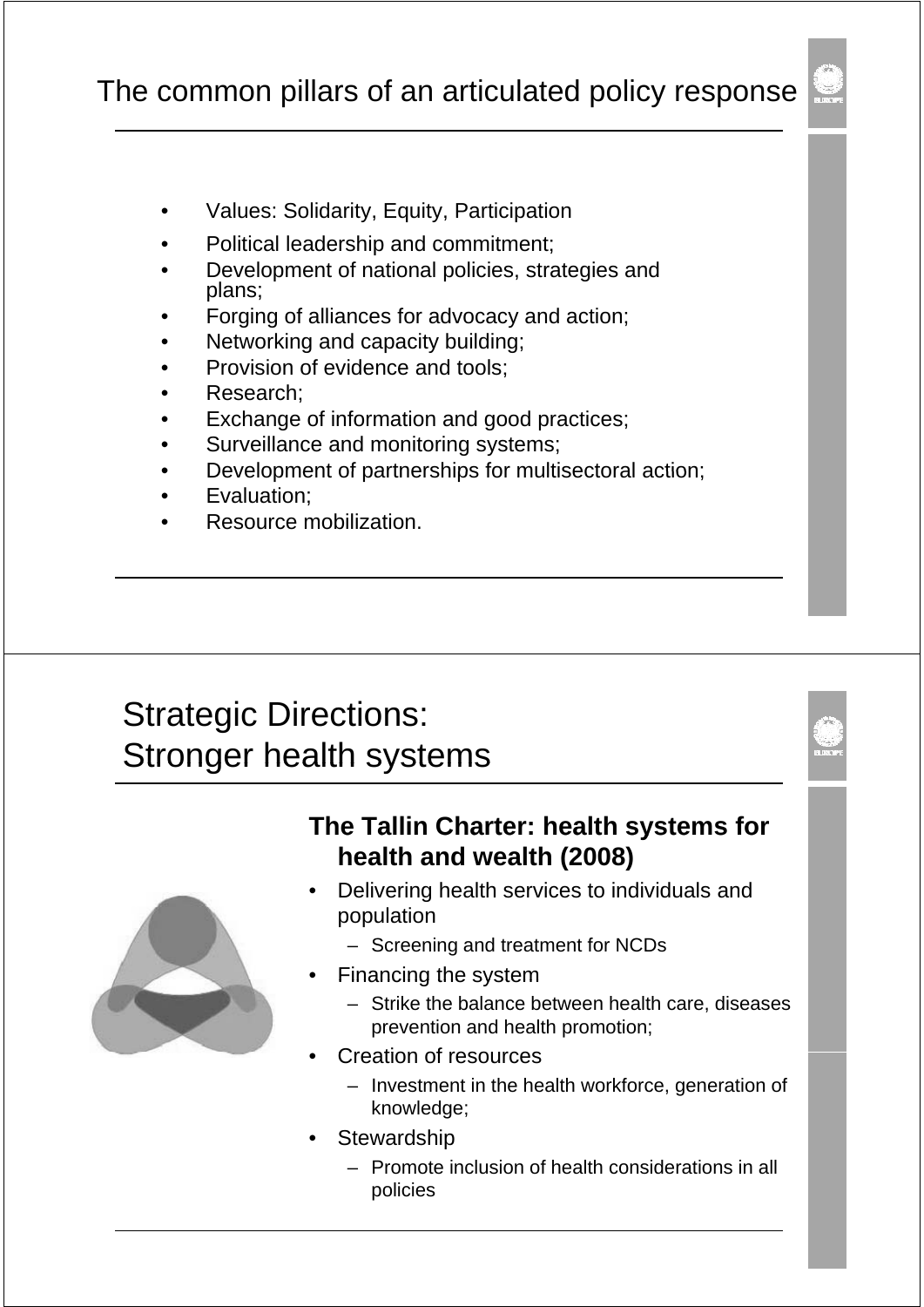## Strategic directions: Integrated approach to tackling NCD

- **Gaining Health: The European** Strategy for the prevention and control of NCDs (2006):
	- promotes population-level health promotion and disease prevention programmes;
	- actively targets groups and individuals at high risk:
	- $-$  maximizes population coverage of effective treatment and care,
- while systematically integrating policy and action to reduce inequalities in health



#### Strategic directions:

Addressing the risk factors through consistent multisectoral approaches

- **Tobacco control Tobacco**
	- European Strategy on Tobacco Control (2002)
	- Framework Convention on Tobacco Control
- **Alcohol control**
	- Framework for alcohol policy in the WHO European Region (2005)
- **Diet, physical activity, nutrition**
	- Charter on Counteracting Obesity (2006)
	- Steps to health: a European framework to promote physical activity for health (2006)
	- 2nd European Action Plan for Food and Nutrition (2007)



**GB** 







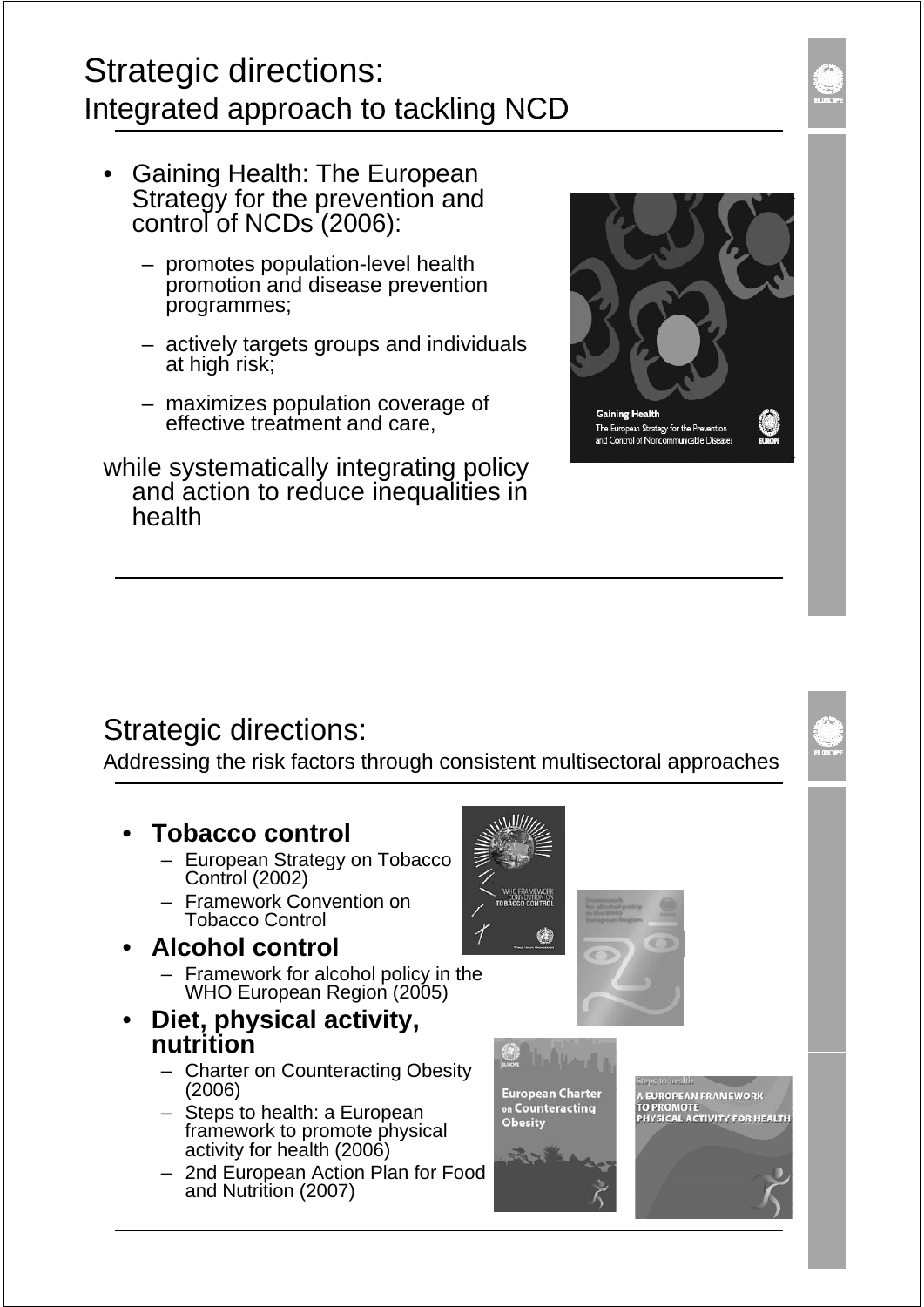# What is the role of WHO?

- **Place and maintain** prevention and control of noncommunicable diseases (NCD), harmful alcohol consumption, tobacco smoke and injuries high on the political and social agendas
- Develop **partnerships across sectors** and **integrated approaches**:
	- tackling obesity and unhealthy lifestyles
	- implementing the WHO Framework Convention on Tobacco Control
	- understanding and acting on the social determinants of health
	- addressing health inequalities and the needs of vulnerable groups
	- creating environment supportive of **healthy living**
- Develop **scientific evidence and effective interventions scientific evidence and effective** to support priority setting and implementation
- **Strengthen health systems' capacity** to improve prevention and control:
	- emphasis on stewardship and service delivery for appropriate control, management and care

## Working in partnership with the European Commission

- **Building on synergies in objectives** 
	- Health in All Policy;
	- EU Tobacco policy
	- $-$  European Alcohol and Health Forum
	- EU platform on Diet and Physical Activity;
	- EC White paper *"A strategy for Europe on nutrition, overwei ht d b it l t d h lth i " ight and obesity related health issues"*
	- Youth health initiative
- Addressing inequalities and inequities
- Strengthening health systems governance and capacities
- Advocating and promoting evidence-based strategies